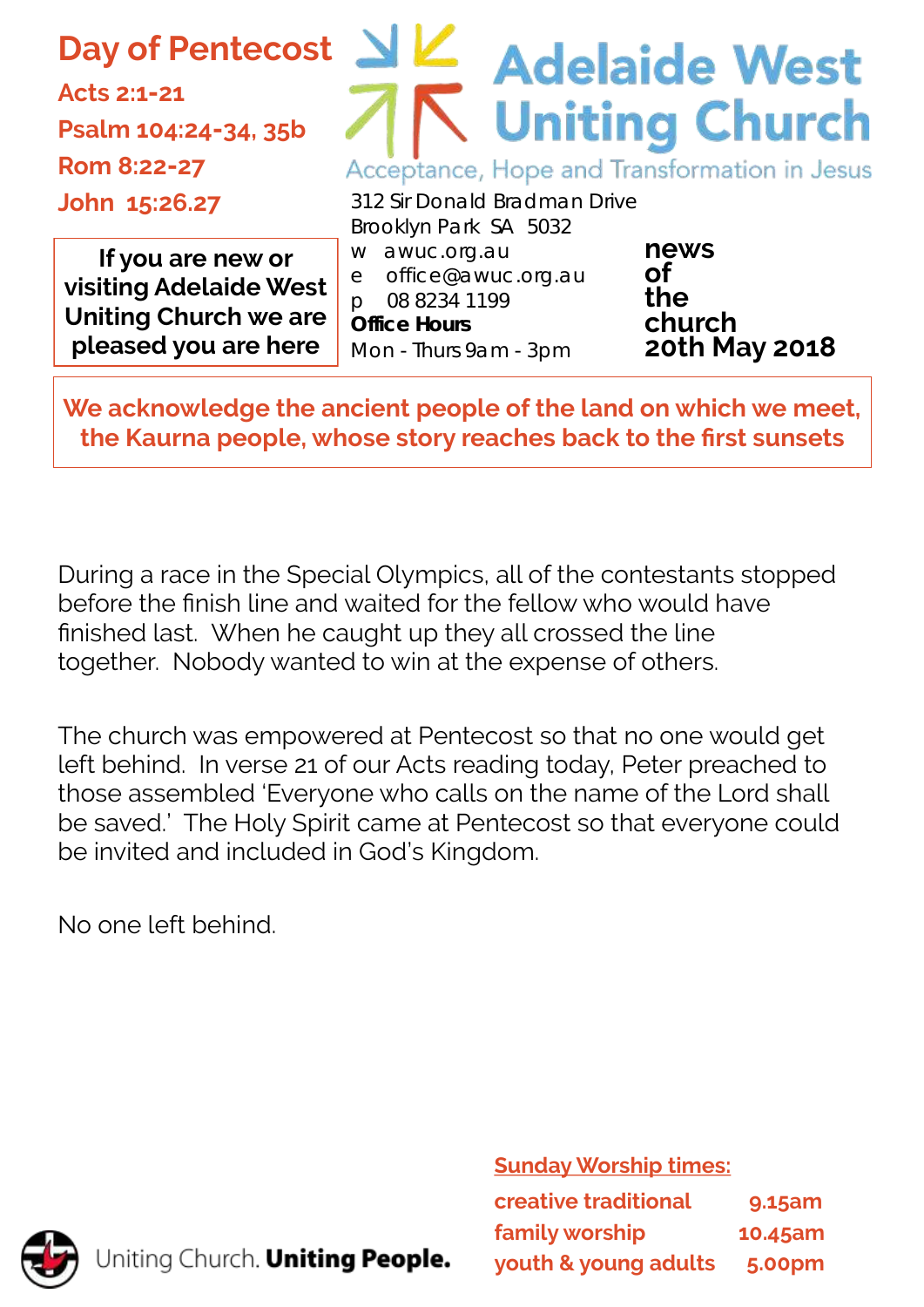

#### **Welcome to Worship**

Today in our Seahorse group (3-4 year olds) we will be talking about "The Burning Bush". In our Mussels (5-6 year olds), Dolphins (7-10ish year olds) and Orcas (10ish to Year 6) we have the title "Birth of Isaac" and today in our hall time we will have some very special visitors –

Leesa, Simon and Ayla Story. They are coming to tell us about how a baby changes your life!!

Today is also Pentecost so we will also explore this theme today

Blessings Lorraine Children and Families Pastor.

# **Engage Youth**

Engage Youth welcomes all youth in years 7-12 to come, hang out, relax, eat, make new friends, meet awesome leaders and most importantly engage with God!

Engage Youth runs from 6-9:30pm at AWUC and includes dinner and dessert for \$5. Questions? Please contact Jack: 0433 763 908 or [youth@awuc.org.au](mailto:youth@awuc.org.au)

**Jack Harington Youth Ministry team Leader**

# **Interim progress**

Council heard from Phil Gardener (Placements Committee) that there are slim pickings for an interim placement at present and so there has been no progress at present. However, he did reassure us that we would be the first to know when that changes.

# **AGM Postponement Notice.**

With the aim of being as inclusive as possible Church Council has made the decision to postpone the Congregational AGM to the 24th of June. This decision has been widely consulted and has the approval of Presbytery. More information in next week's newsletter.

Grace to you all. Trevor Story. AWUC Council Chairperson.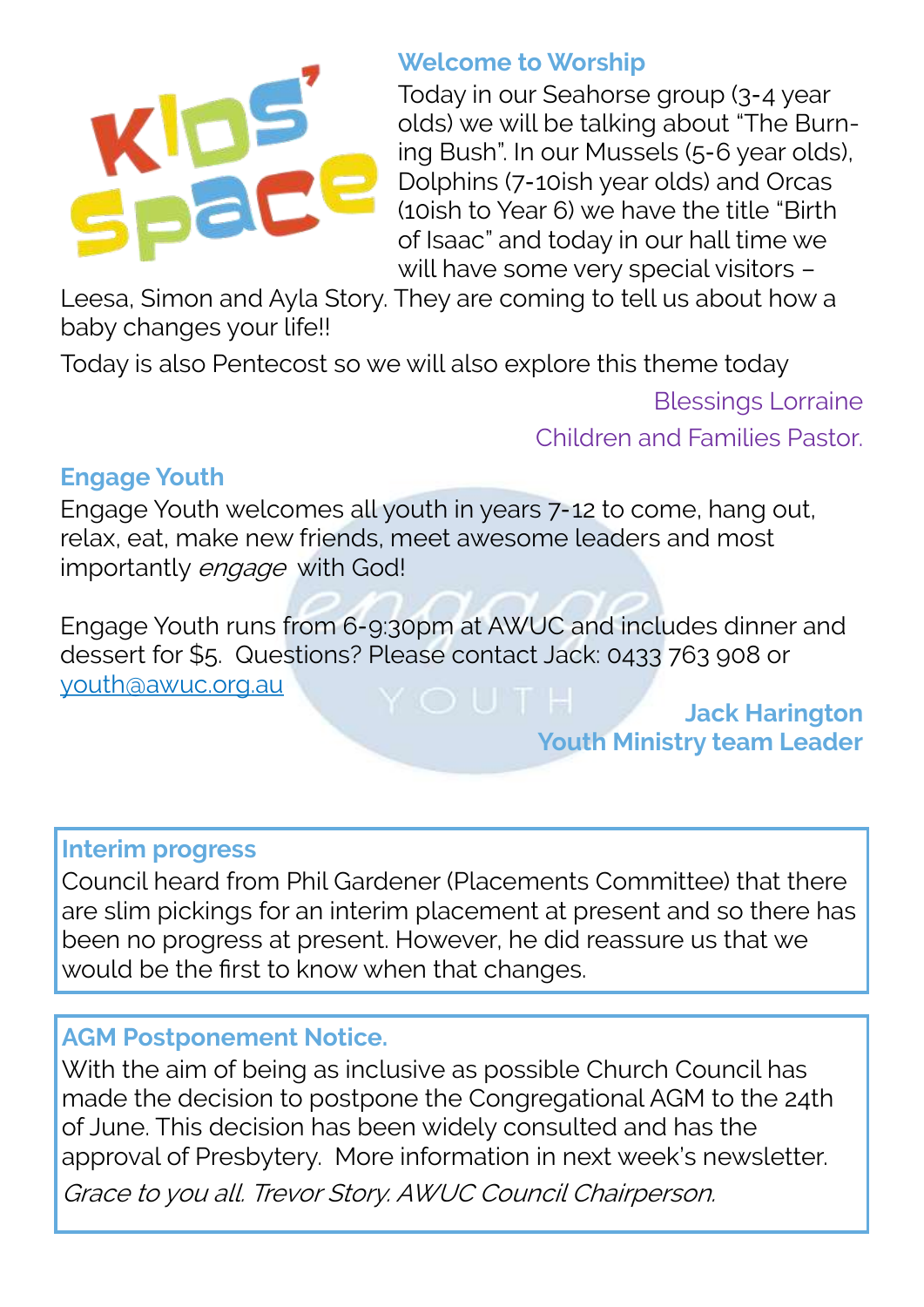# **Global Leadership Summit.**

Twelve members of AWUC attended this conference including John Maddern, Trevor Story, David Bailey, Lorraine Schroder, Jack Harrington, Lauren Andris, Ross Bouchier, Bindy Taylor and Dorothy Crosby. We all found this conference extremely helpful. Some of the main points we appreciated were: Understanding the mission of the church vs the method, driving engagement vs attendance, creating a healthy leadership culture and making the next generation a priority.

# **The Reconciliation Art Paver Project**

The next paver workshop will be this Wednesday 23rd at 7:00pm. You can still join this exciting project, talk to Bryan Crosby or Sue Langhans

# **It's Pasty Bake time again**

Fri 4th May – Sat 2nd June. Pasties \$3.50 Pasty plates \$11

Orders to Pam Young on 8352 5230.

Fridays from 12pm – 4pm and Saturdays 8am – 1pm at West Torrens Meals on Wheels Kitchen. If you have any spare time at all, even just an hour or two, please come and join us. You'll be so glad you did!!

# **Life FM is coming to Adelaide West UC!**

On Friday the 25th May, Life FM will be broadcasting from our carpark!

# **Do you have a story of life and faith to tell...**

Life FM are also holding a competition to tell a story from your life. It could be funny, quirky, sad... Get published, get on air, get out there. Talk to Peter Court or see the notice board for details.

# **Hymn Fest**

The Men's Choir is presenting a feast of hymn singing here on June 17th at 2pm. There will be opportunity for audience participation with the singing of your favourite hymns. A form for you to nominate your favourite hymns is available in the foyer. Closes today!

# **Interim Pastoral Care Arrangements**

If you are in a connect group pastoral care will generally be managed through your group, but if you are aware of, or needing pastoral care beyond this the pastoral care team can be contacted on

[pastoralcare@awuc.org.au](mailto:pastoralcare@awuc.org.au)